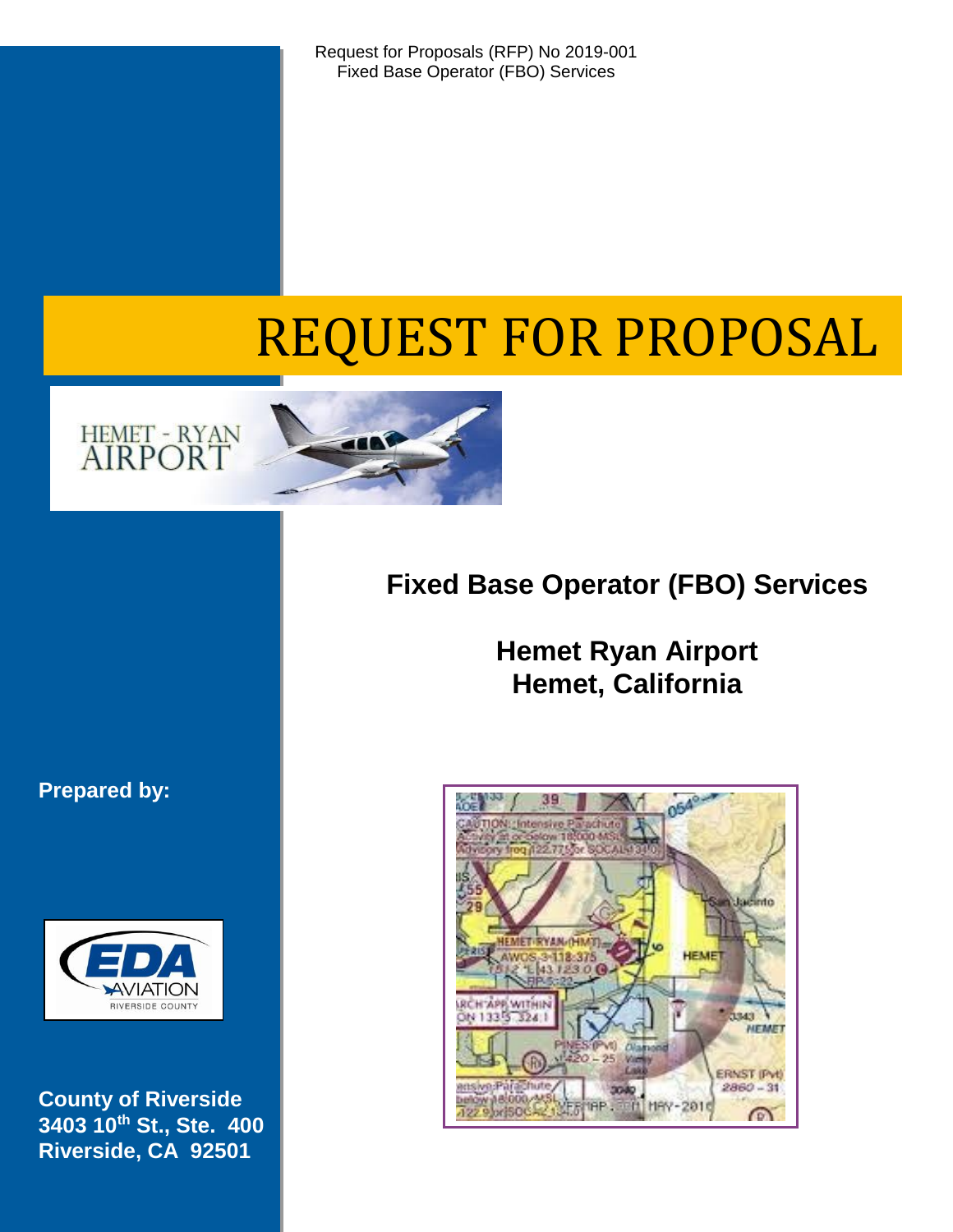#### Request for Proposals (RFP) No 2019-001 Fixed Base Operator (FBO) Services

# **Table of Contents**

| f)                          |  |  |  |  |
|-----------------------------|--|--|--|--|
|                             |  |  |  |  |
|                             |  |  |  |  |
| i)                          |  |  |  |  |
|                             |  |  |  |  |
|                             |  |  |  |  |
|                             |  |  |  |  |
|                             |  |  |  |  |
| Cover letter                |  |  |  |  |
| <b>Executive Summary</b>    |  |  |  |  |
| <b>Business Entity</b>      |  |  |  |  |
| <b>Contacts Information</b> |  |  |  |  |
| <b>Business Plan</b>        |  |  |  |  |
| <b>Financial Data</b>       |  |  |  |  |
|                             |  |  |  |  |
|                             |  |  |  |  |
|                             |  |  |  |  |
|                             |  |  |  |  |
|                             |  |  |  |  |
|                             |  |  |  |  |
|                             |  |  |  |  |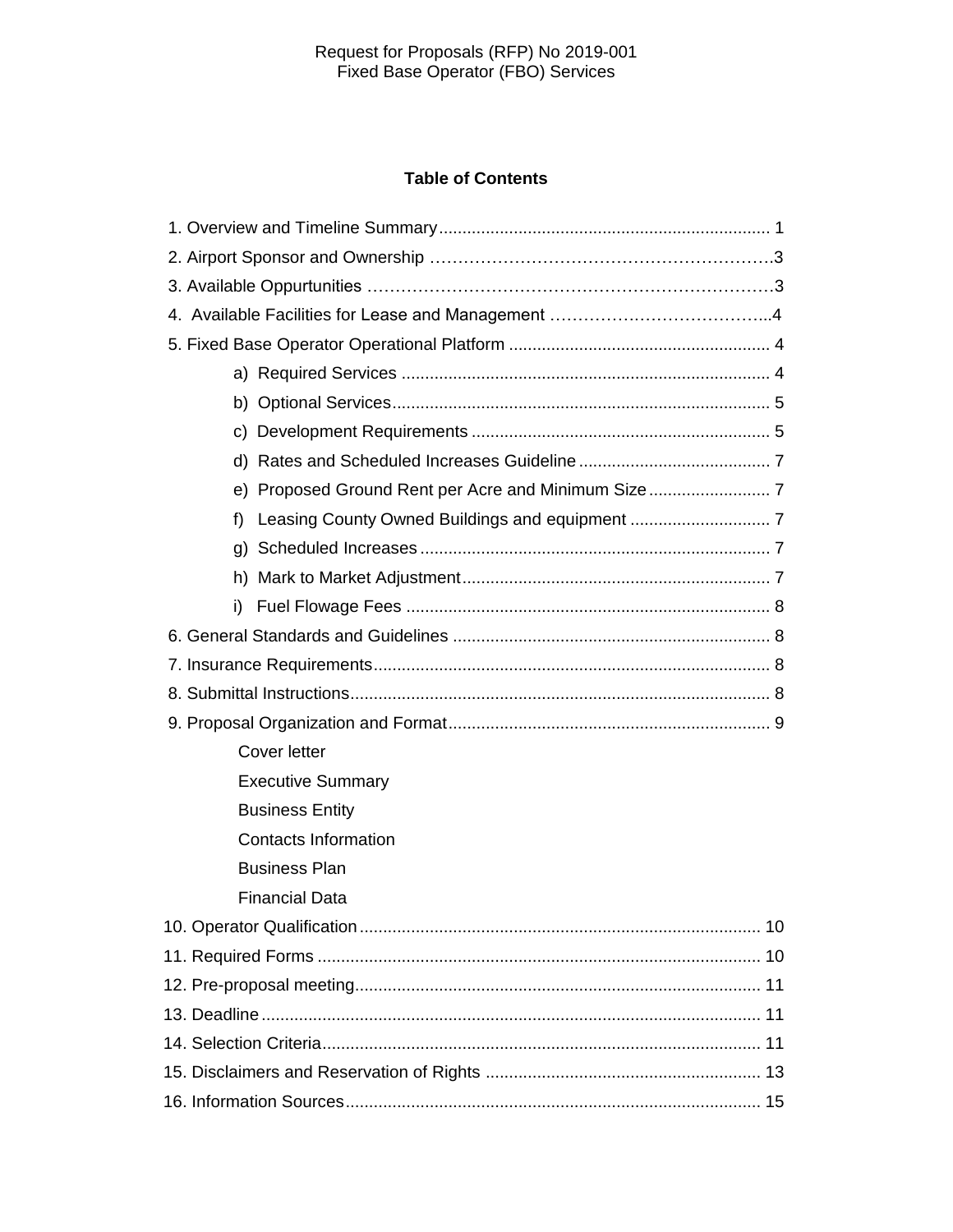Attachments:

Exhibit A – Riverside County Minimum Standards for Fixed Base Operators

Exhibit B – Vicinity Map

Exhibit C – Existing facilities

Exhibit D – Forms

- D1 General Authorization and Financial References List
- D2 Respondent Certification
- D3 Non Collusion Affidavit

Exhibit E – Fuel Standards

Exhibit F - Rules and Regulations for County Airports

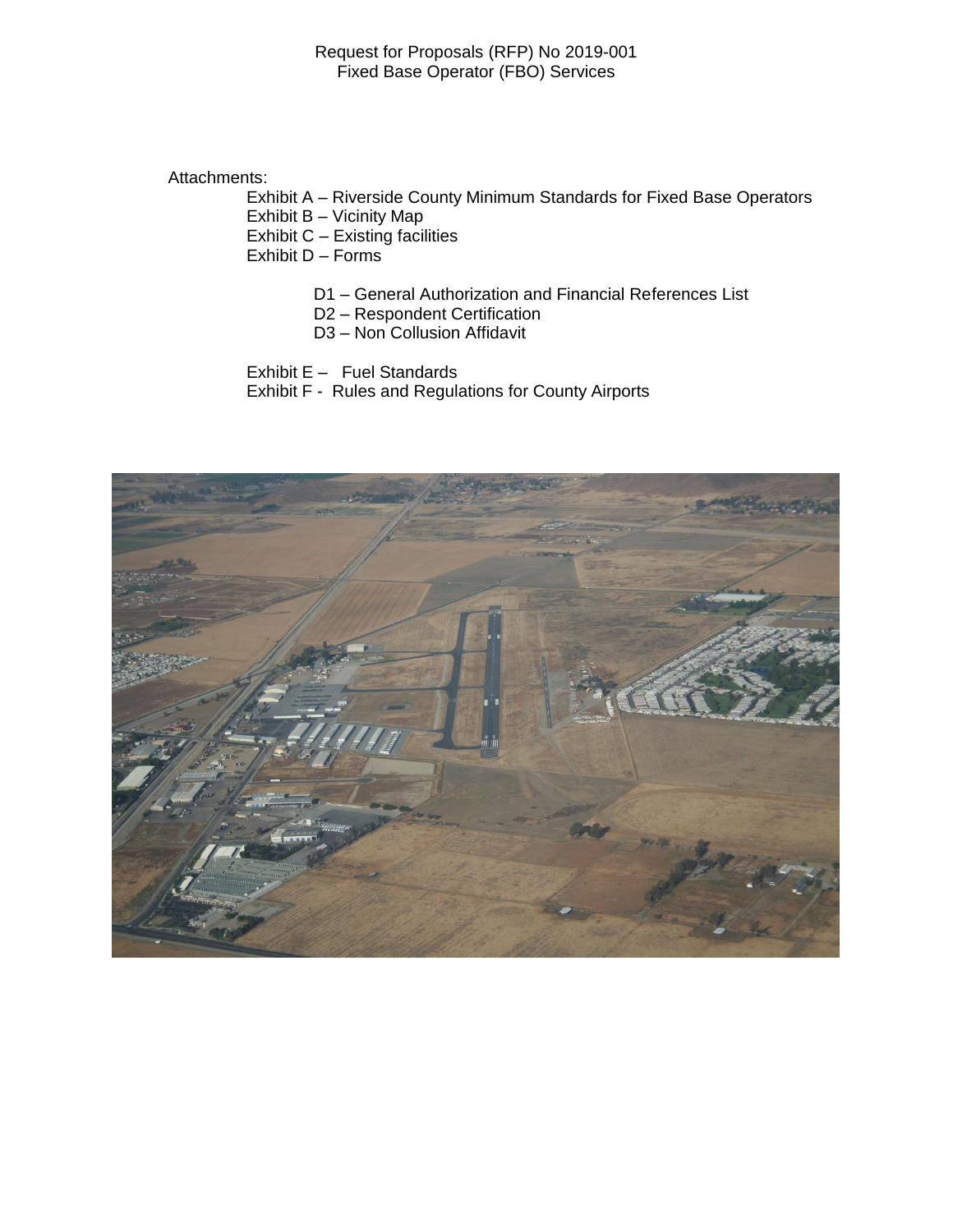# **1. OVERVIEW**

The Riverside County Economic Development Agency Aviation Division ("County") is issuing a Request for Proposals ("RFP") for Fixed Base Operator ("FBO") services at the Hemet-Ryan Airport ("HR").

Hemet-Ryan Airport is a general aviation airport located within the City of Hemet, California. The City of Hemet is located in the San Jacinto Valley of Riverside County, which is approximately 85 miles east of Los Angeles and about 87 miles north of San Diego. Hemet contains approximately 27.74 square miles of land and according to the 2017 Census, has a population of 85,160.

The Hemet-Ryan Airport averages approximately 74,000 operations per year and contains 458 acres within the airport aircraft operating area. Hemet-Ryan is equipped with two asphalt runways: Runway 5/23 at 4,314 feet long by 100 feet wide and runway 422 is smaller and designated as a sailplane runway.

The County's objectives are to promote economic development, generate revenue to further enhance the Airport and to facilitate a quality and viable FBO operation that will complement existing uses and service needs at the Airport. The selected FBO will be expected to apply a proactive business plan and approach to increasing services and business at the Hemet-Ryan Airport. The County seeks a Fixed Base Operator to occupy one or more of the available buildings and to develop future improvements on the Airport for expanded FBO operations. All aviation businesses will be subject to the County of Riverside's Minimum Standards for Fixed Base Operators, which is attached hereto as Exhibit A, and the Rules and Regulations for Operation of County Airports (County Ordinance 578), attached as Exhibit F.

Additionally, the County owns and leases fifty (50) T- hangars and sixty (60) tie-downs to the public for general aviation use. Respondents shall include a proposal to lease and manage the tie-down area and hangar space that is owned by the County.

Hemet-Ryan Airport has a rich history dating back to its operations in the 1940's where military service units trained for combat missions. The Hemet-Ryan Airport is named after the late Claude T. Ryan, who is famous for having designed the Spirit of St. Louis airplane and who began the Ryan School of Aeronautics during World War II at Hemet-Ryan. During its years of operation and through a federal government contract, the Ryan School of Aeronautics trained approximately 14,000 Army cadets to fly. With the end of WWII and the need for pilots diminishing, training ceased. The facility was eventually surplused and became a public airport owned and operated by the County.

In addition to the many private users of the Airport, Hemet-Ryan is home to the regional Cal-Fire Air Attack Base. This Base serves as a major aerial attack base for Southern California's fire suppression efforts.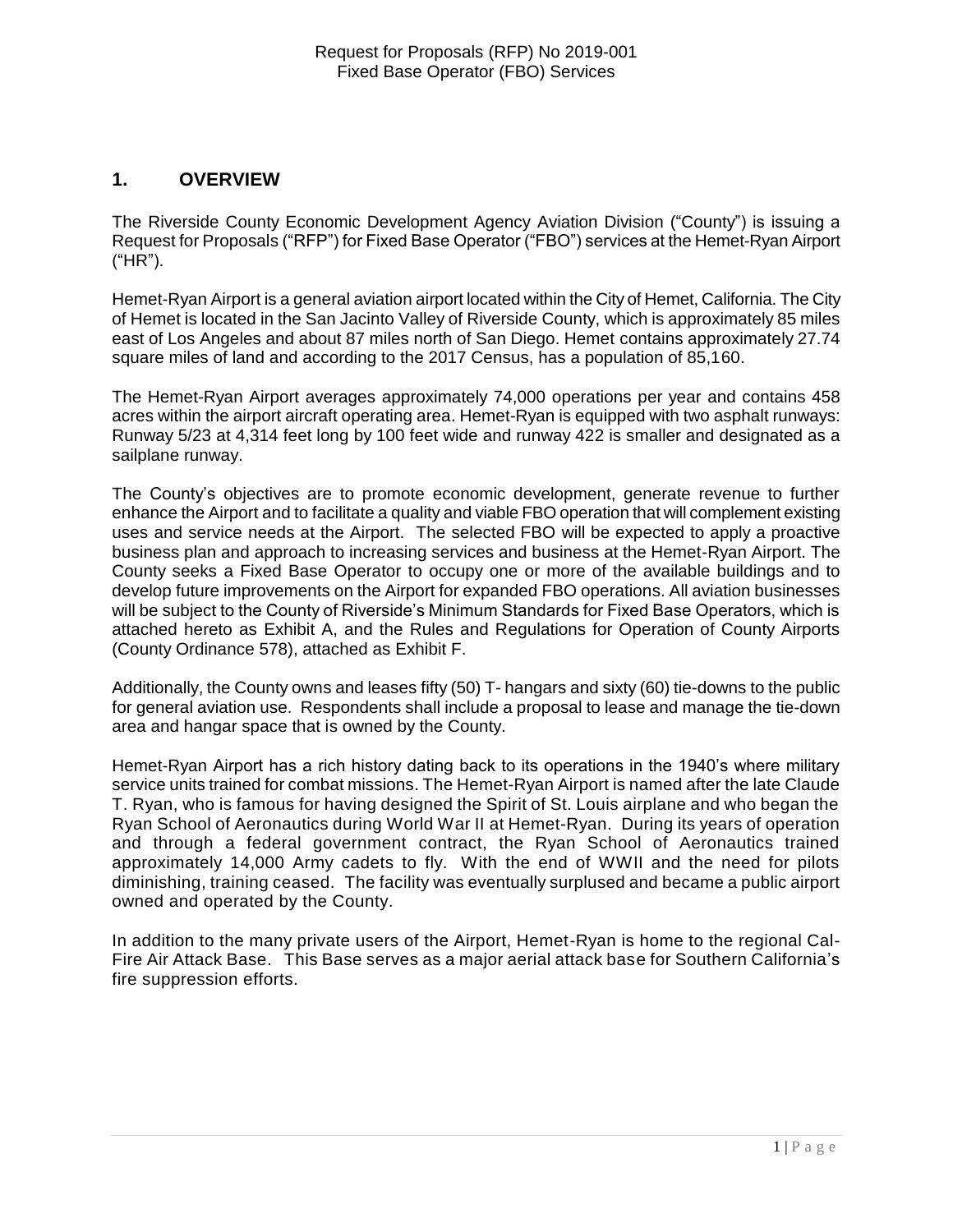# **Timeline Summary**

| <b>Contact Person:</b>                       | Liliana Valle – Aviation Division Airport Manager<br>E-mail: LValle@rivco.org<br>Office: (951) 955-9418                                                              |
|----------------------------------------------|----------------------------------------------------------------------------------------------------------------------------------------------------------------------|
| <b>How to Obtain RFP Document:</b>           | Via email from the person above or on line at County<br>of Riverside web site.<br>http://www.rivco.org/AboutEDA/ProposalsQuotations                                  |
| Deadline for submitting<br><b>Proposals:</b> | May 30, 2019 @ 5:00 pm                                                                                                                                               |
| <b>Property Inspection</b>                   | Arranged by appointment with Contact Person<br>above.                                                                                                                |
| <b>Submittal Address:</b>                    | <b>County of Riverside</b><br><b>Economic Development Agency</b><br><b>Attn: Aviation Division</b><br>3403 10 <sup>th</sup> Street, Suite 400<br>Riverside, CA 92501 |
| <b>Proposal Format:</b>                      | See Sections 8-11                                                                                                                                                    |

**Note: The Riverside County Economic Development Agency reserves the right to cancel or modify this timeline at any time. Notices of such decisions or modifications will be located at:**

**<http://www.rivco.org/AboutEDA/ProposalsQuotations/tabid/467/Default.aspx>**

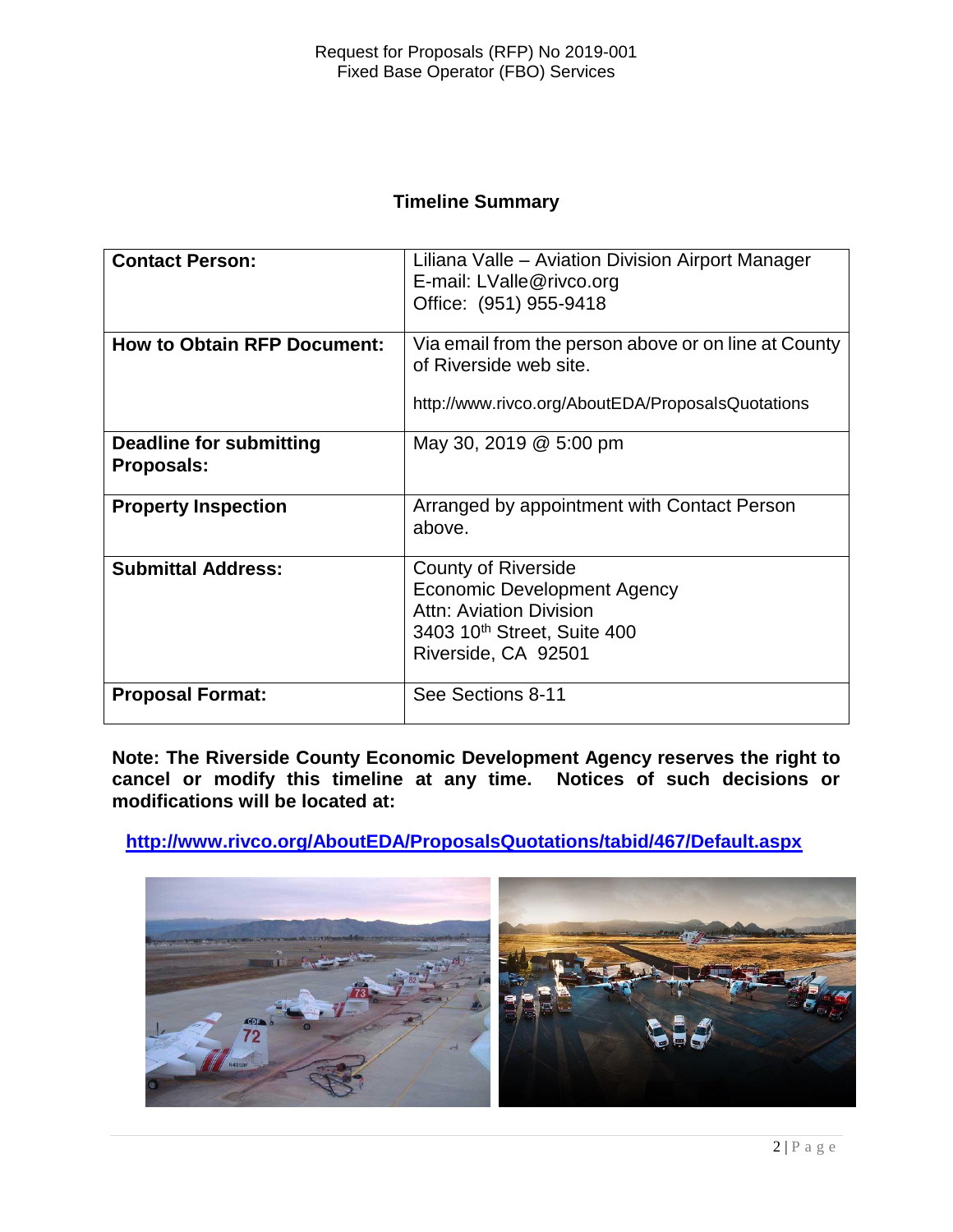#### **2. AIRPORT SPONSOR / AIRPORT OWNERSHIP**

Airport Sponsor

County of Riverside, Economic Development Agency, Aviation Division

The Airport sponsor is the public agency or tax-supported organization that is authorized to own and operate an airport, to obtain property interests, to obtain funds, and to be legally, financially and otherwise able to meet all applicable requirements of the current laws and regulations.

Federally obligated airport sponsors are required to operate airports for the use and benefit of aeronautical users and to make those airports available to all types, kinds, and classes of aeronautical activities on both fair and reasonable terms and without unjust discrimination. Airport sponsors may adopt reasonable commercial minimum standards and/or airport rules and regulations.

The Hemet-Ryan Airport is owned by the County of Riverside

The County of Riverside's Economic Development Agency manages five airports through our Aviation Division. These airports include:

- $\rightarrow$  Blythe
- $\rightarrow$  Chiriaco Summit
- $\rightarrow$  Hemet-Ryan
- $\rightarrow$  French Valley Airport
- Jacqueline Cochran Regional Airport

The Airport has the support of the County Board of Supervisors and is operated to enhance the surrounding community, economic development and long term development in the County.

#### **3. AVAILABLE OPPURTUNITIES**

The County of Riverside is soliciting a unique opportunity for an FBO service provider at the historic Hemet Ryan Airport, which is home of the Ryan Air Attack Base.

For nearly 50 years, the Ryan Air Attack Base has played a vital role in fire suppression efforts in Southern California and Riverside County. The Ryan Air Attack Base operated by the California Department of Forestry and Fire Protection ("Cal Fire"), is one of nineteen strategically located California air attack bases, and currently services approximately 17,000 square miles of land. Cal Fire has up to 8 based aircraft at Hemet Ryan and delivers over 1 million gallons of fire retardant annually.

The selected and approved FBO (subject to Board of Supervisors approval) shall have exclusive rights for the provision of commercial aircraft fueling (100LL & Jet A) at the Airport, and shall have the option to utilize 3 acres of vacant land for any proposed (and approved) new development or may lease any of the available facilities listed in Section 4.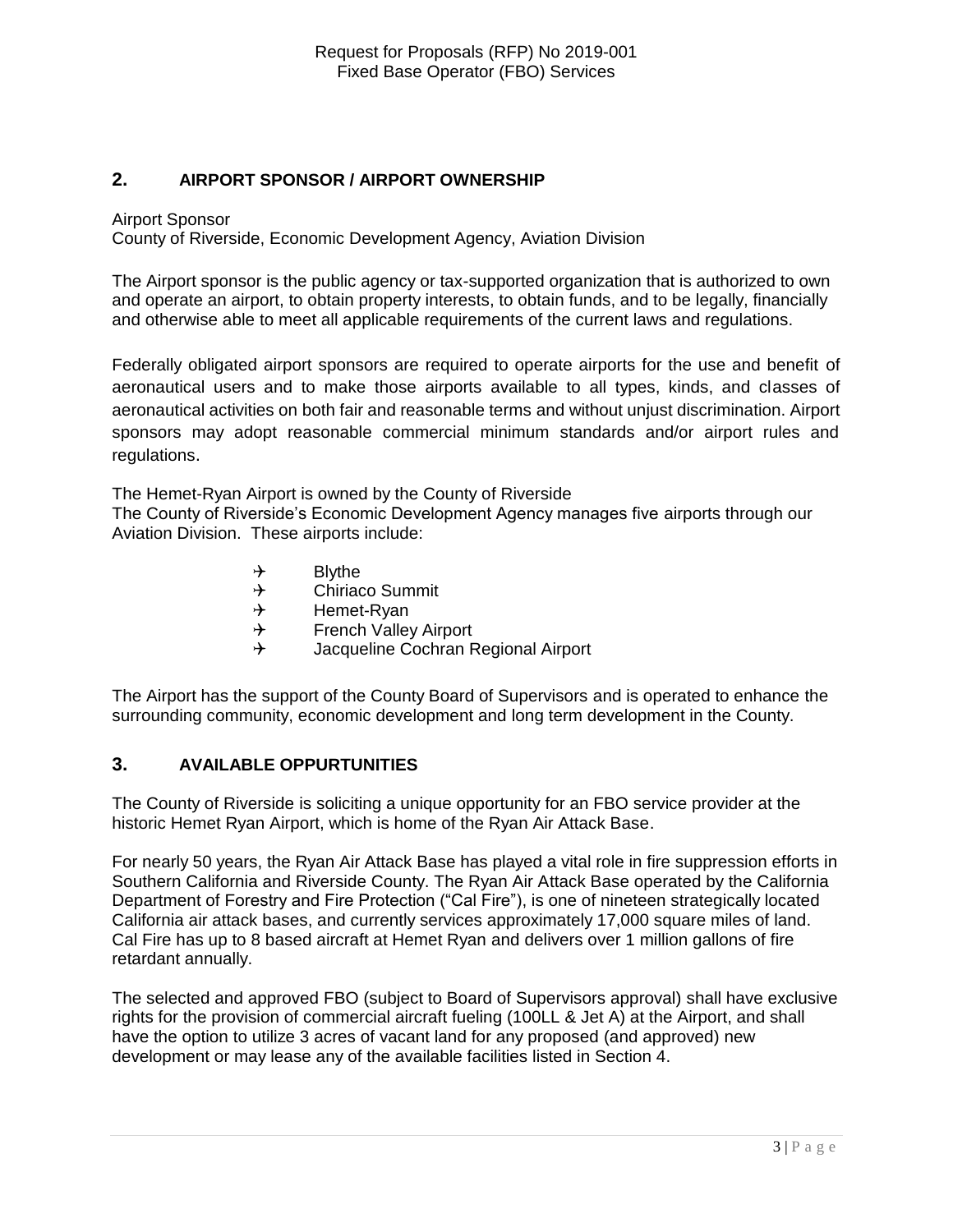#### **4. AVAILABLE FACILITIES FOR LEASE AND MANAGEMENT**

Airport owned buildings are available for lease by aviation service providers. The Airport owned available facilities on site include:

A single 21,000 SF WWII Vintage Hangar

The vintage hangar building is currently in poor condition with deferred maintenance. The leasing of this hangar will require significant tenant improvements to bring it into code compliance. Respondent should propose a budget and/or rent to the Airport regarding this building and include the purpose and use of this facility.

50 T-Hangars Propose Management Agreement 60 Tie Down spaces **Propose Management Agreement** 

*Notes:* 

*The fuel tanks currently at the Airport belong to the current Tenant. The selected FBO will need to provide for fueling equipment and tanks necessary for providing fueling services*

*The sizes of the facilities listed above are approximate and subject to verification*

#### **SEE ATTACHED EXHIBIT C FOR LOCATION**

**FBO / Airport Address:** 4710 W. Stetson Ave. Hemet, CA 92545

# **5. FIXED BASE OPERATOR OPERATIONAL PLATFORM**

Upon approval and execution of a Lease Agreement, relating to the Fixed Base Operations, the successful operator shall be responsible for all onsite and offsite costs and expenses associated with the development, construction, ownership, management and operation of the proposed project, including but not limited to, planning, design, entitlement, permit fees, utility charges and all other project costs.

#### **a) Required Services**

#### **The FBO will be required to provide a variety of commercial aeronautical services including:**

- Aircraft fueling services (Avgas, Jet A) and (100 Low lead) per fuel flowage fee guidelines established in County Resolution 2008-362, in force at signing of Lease.
- Fuel Tanks, and equipment necessary to fuel aircraft.
- Aircraft ramp services (including towing, parking guidance, etc.)
- Operations of Unicom radio, issue necessary public information involving airport operations and status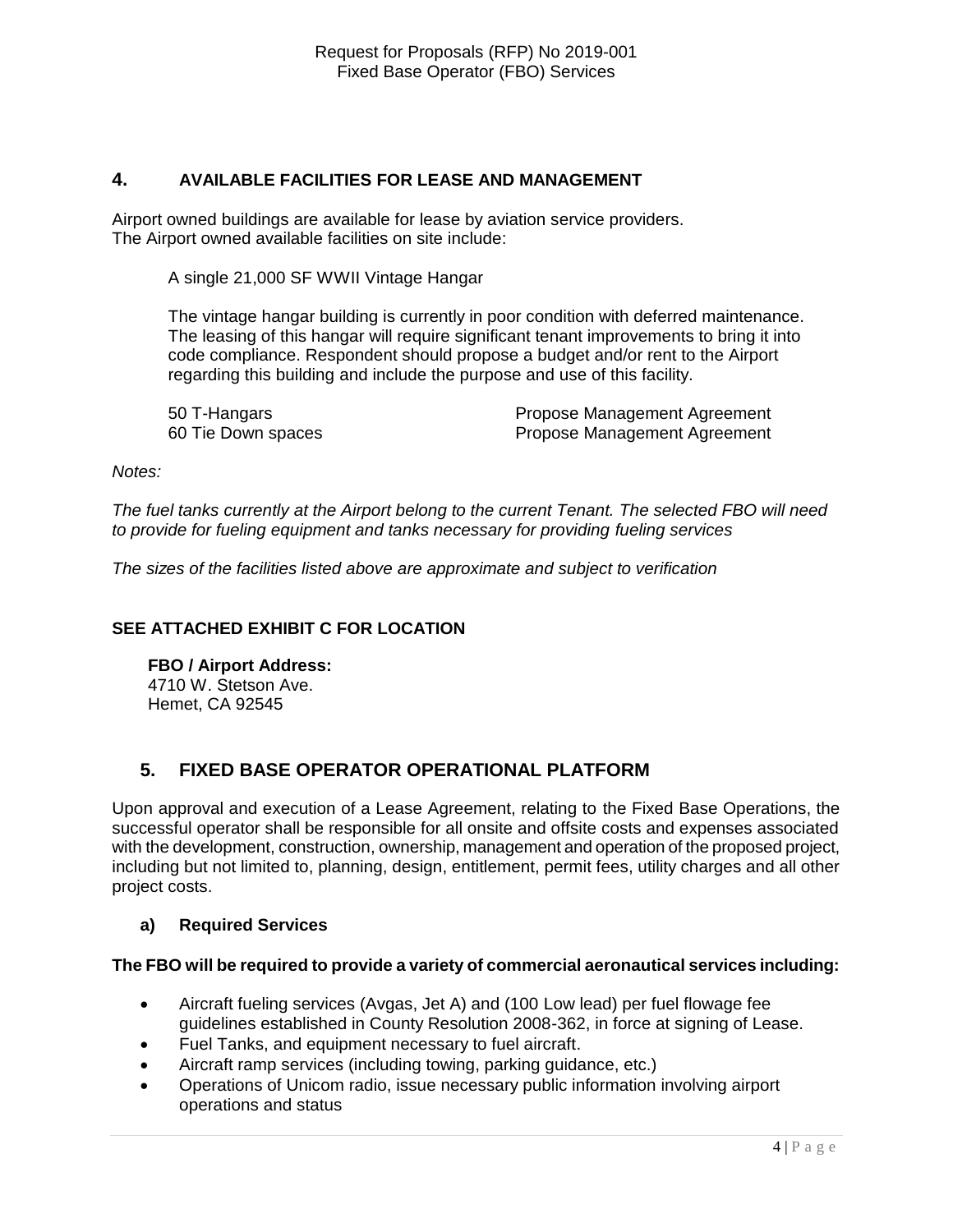- Tie-Down and Hangar rental management (management fee paid by County to Lessee)
- Aircraft maintenance
- Pilot Amenities & Facilities

#### **b) Optional Services**

 The FBO, at its own option, cost and benefit, may provide a variety of other aeronautical services including, but not limited to, flight training, aircraft rental and sales, air taxi/charter, avionics and aerial surveying/photography.

#### *\* The interested respondent may propose an alternative model for FBO services, which can meet the County's goal to increase economic vitality on the airport.*

#### **c) Development Requirements**

- The selected FBO shall accept the property in an "AS IS, WHERE IS" condition, without any express or implied warranties or representations.
- The selected FBO shall prepare a set of schematic and conceptual site plans, floor plans, and elevations for proposed projects, within the time frame approved by the County.
- The selected FBO shall be responsible for obtaining any and all land use entitlement, zoning approvals and all necessary building, grading and construction permits required for the proposed project from the County and any other required governing agency.
- The selected FBO shall be responsible for compliance with the California Environmental Quality Act (CEQA) and any associated requirements related to project design and development.
- The selected FBO shall be responsible for compliance with the National Environmental Protection Agency (NEPA) and any associated requirements related to project design and development.
- The selected FBO shall be responsible for payment of the applicable development mitigation fees and off-site facilities fees, including but not limited to: Transportation Uniform Mitigation Fee (TUMF), Development Impact Fee (DIF), Multi Species Habitat Conservation Plan (MSHCP), and any other development mitigation fees required by the County of Riverside and local, federal and state jurisdictions.
- The selected FBO shall be responsible for submitting project plans to the County of Riverside Economic Development Agency, Aviation Division for review and approval before commencing construction and development within the time frame approved by the County.
- The selected FBO shall be responsible for securing, installing, payment of fees, and all required approvals for any and all utilities required for project development.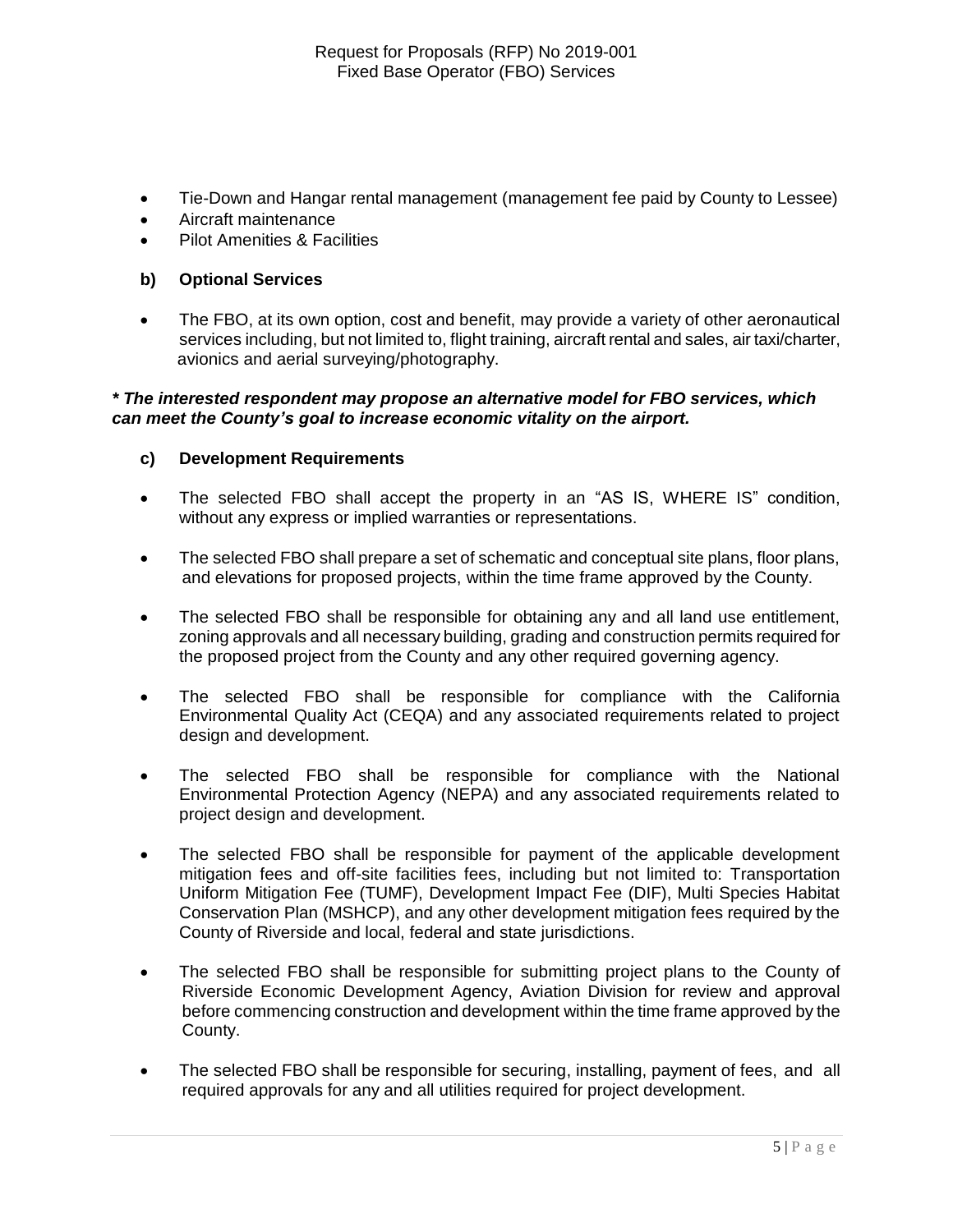- The selected FBO shall be responsible to maintain the proposed operational site including but not limited to the Leased Premises, approaches thereto, and current and future improvements in good, safe and sanitary order, condition and repair.
- The selected FBO shall submit copies of as-built plans for all proposed project improvements to the County of Riverside Economic Development Agency Aviation Division after each phase of construction has been completed.
- The selected FBO shall coordinate construction of the proposed project with other development, construction or aviation activities taking place adjacent to the proposed project development. The selected FBO shall be responsible for repairing or paying for the costs of repairing any damage that its activities may cause to any existing public and or private infrastructure.
- If any agency, division or department of any governmental entity with appropriate jurisdiction condemns the Premises or any part of the Premises as unsafe or not in conformity with any of the laws or regulations controlling their construction, occupation or use, or orders or requires any alteration, repair or reconstruction of the Premises the responsible party shall be the Lessee who at its sole cost and expense (and without any right of reimbursement from County) immediately effect all necessary alterations and repairs required for the Premises full and exact compliance.
- Lessee shall cause all improvements to be lien free, completed at Lessee's cost in a workmanlike manner and in compliance with all applicable law. County agrees when requested by Lessee to execute and deliver any applications, consents, or other instruments required to permit Lessee to complete such Lessee improvements or to obtain permits for the work.
- Any alterations, improvements or installation of fixtures to be undertaken by Lessee shall have the prior written consent of County. Such consent shall not be unreasonably withheld, conditioned or delayed by County.
- All alterations and improvements made, and fixtures installed, by Lessee shall remain Lessee property until termination of the Lease. Trade fixtures may be removed by Lessee at or prior to the expiration of the Lease; provided however, that such removal of trade fixtures does not cause injury or damage to the Leased Premises beyond normal wear and tear.
- The successful operator is encouraged to incorporate design features to conserve energy and water resources.
- During construction, the successful operator shall incorporate principles of waste minimization and pollution prevention: reduce, reuse, and recycle as a standard operating practice, including programs for construction and demolition waste management and office paper and packaging recycling programs, as well as implement water.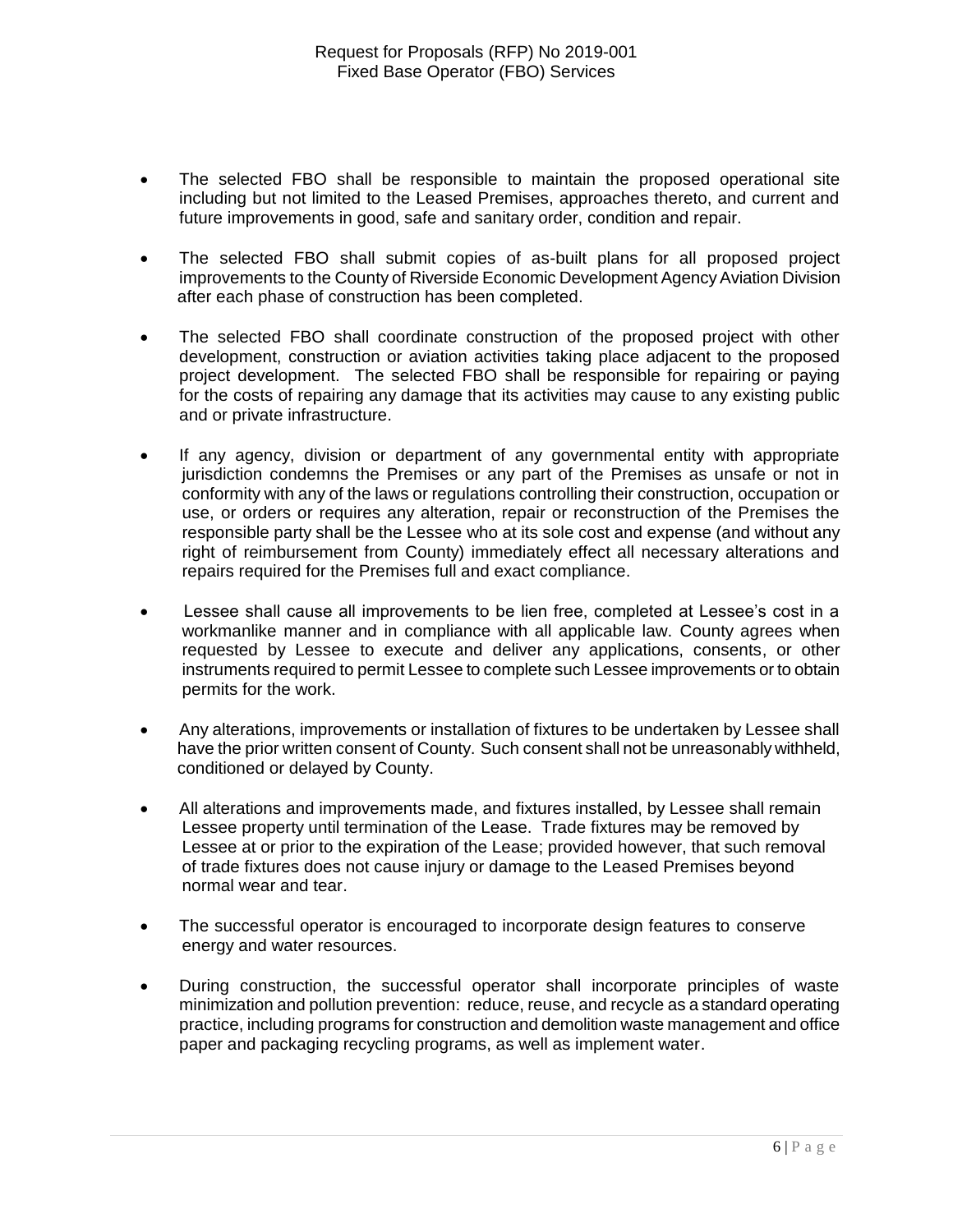### **d) Rates and Scheduled Increases – Guideline:**

It is the Airport's intent that fees assessed by the FBO be fair, reasonable and not unjustly discriminatory. As per the FAA Compliance Manual section 5190 B 9.2 the Airport must impose the same rates, fees, rentals, and other charges on similarly situated fixed-base operators (FBO's that use the airport and its facilities in the same or similar manner). Typical methods used to determine and maintain the lease rates at the Airport properties include scheduled property appraisals and periodic cost of living adjustments based on a national index.

#### **e) Proposed Ground Rent per Acre Rate and Minimum Size**

The prospective FBO will lease Airport land and may lease available buildings from which to provide FBO services or choose to build their own facilities.

The Hemet-Ryan Airport proposed ground lease rental rate is currently appraised at **\$ 473.35 per acre per month or as negotiated.** This rental rate was determined by the County in consideration of a 2015 certified aviation appraisal of the Airport property. The base ground rent is subject to adjustments per the provisions below.

The minimum site for the Fixed Base Operation proposed shall be a three (3) acre site. All terms and concessions will be considered; provided that they comply with both federal and airport policies.

# **f) Leasing County Owned Buildings**

Additional rent shall apply to leasing of the Airport owned buildings and equipment if any. Prospective FBO should propose terms including the rental rate per square foot for the use of each Airport building requested. Leasing of each Airport owned property shall include routine maintenance and repairs. See section three (3) for a list of available facilities at Hemet-Ryan Airport.

#### **g) Scheduled Increases**

Typical County lease rates include annual Consumer Price Index (CPI) rental rate adjustments; Beginning July 1, 2021 and every year thereafter, except for the year that rents are adjusted to fair market value, Lease rates will be adjusted by the percentage change in the Consumer Price Index, All Urban Consumers, in Riverside-San Bernardino-Ontario area.

#### **h) Mark to Market adjustment**

Beginning July 1, 2020 and every fifth (5th) year thereafter, the Base Rent shall be adjusted to the then-current fair market value of the Leased Premises based on appraisal. Said fair market value rental rate shall be for the land and County owned buildings leased. The valuation shall not include the value of Tenant owned structures placed on the Leased Premises. In no event will application of this paragraph result in a monthly rental amount lower than the highest previous monthly rental amount.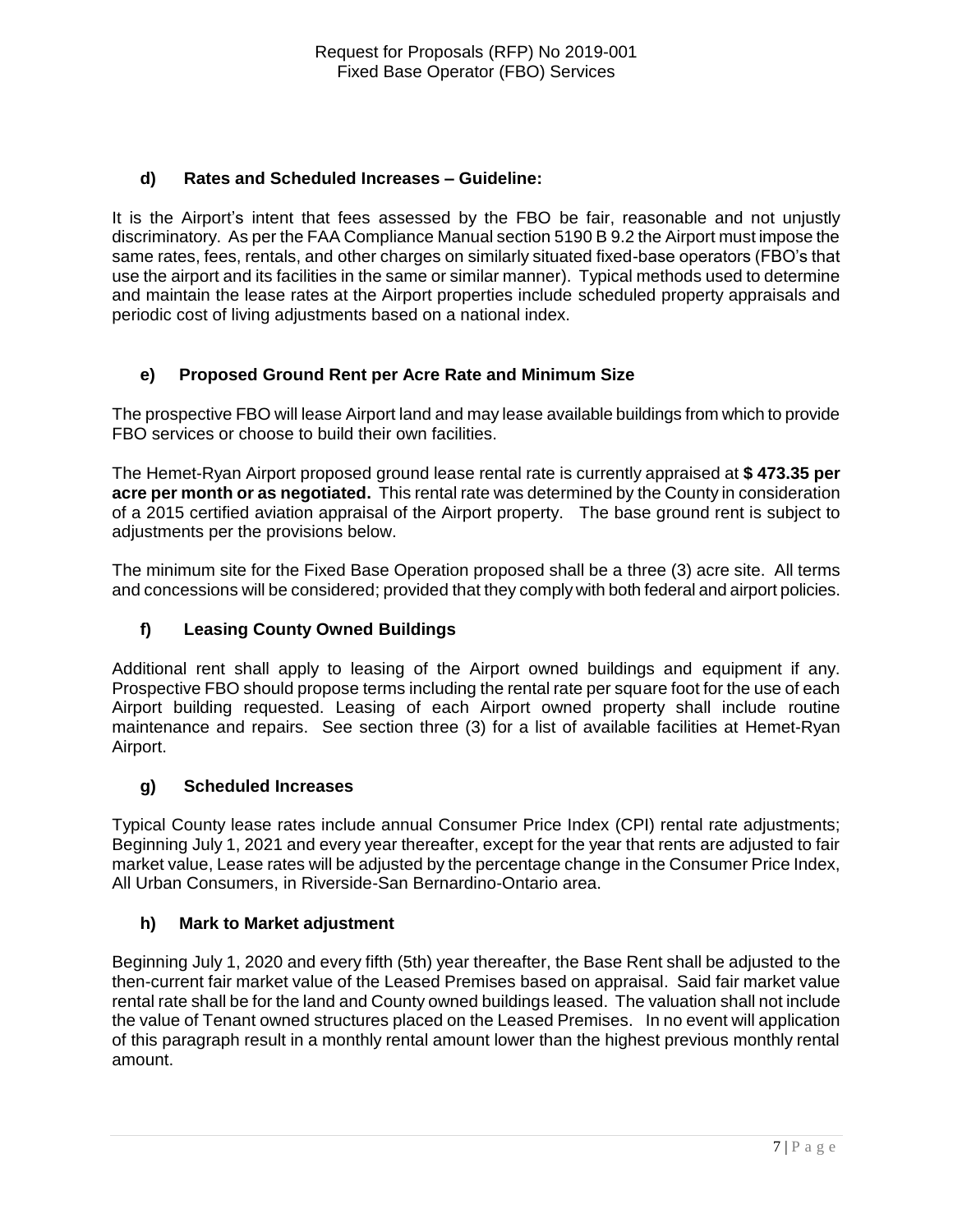#### **i) Fuel Flowage Fees:**

Fuel flowage fees are applicable per Resolution 2008-362. The current fee per gallon of fuel sold is \$0.12 as per attached Exhibit E. Fuel flowage fees are subject to Board of Supervisor's approved or modified fuel flow fee structure.

# **6. GENERAL STANDARDS AND GUIDELINES**

The proposed FBO must be supportive of all aviation uses and meet the criteria and Minimum Standards for FBO Operations currently enforced and subject to any future modifications.

The FBO must take into account Federal Aviation Administration (FAA) standards as they relate to Airport Operations. The Lease will articulate that the Fixed Base Operator shall comply with the requirements of all local, state, and federal statutes, regulations, rules ordinances, orders now in force or which may be hereafter be in force, pertaining to the Leased Premises. The Lease compliance shall include conditions precedent to the expenditure or reimbursement to County of Federal funds for the development of Hemet-Ryan Airport.

# **7. INSURANCE REQUIREMENTS**

A letter of commitment or certificate of insurance from an acceptable (A.M. Best rating of A VIII [A:8]) insurance company setting forth that insurance coverage, at a minimum in the following types and amounts, will be available at the time of commencement of the Agreement term.

The County reserves the right to request additional insurance coverages and amounts through the final lease agreement negotiated between the County and the selected FBO. An estimate of the typical insurance required for Fixed Base Operator at Hemet-Ryan Airport is as follows:

| <b>Airport General Liability</b>                                         | \$3,000,000.            |
|--------------------------------------------------------------------------|-------------------------|
| <b>Workers Compensation</b>                                              | <b>Statutory limits</b> |
| <b>Vehicle Liability</b>                                                 | \$1,000,000.            |
| Aircraft Hull and Liability Insurance                                    | \$1,000,000             |
| <b>Fuel Providers- Pollution Liability Insurance</b>                     | \$2,000,000             |
| All Risk Property Insurance                                              | \$1,000,000             |
| Hangar Keepers                                                           | \$1,000,000             |
| Insurance is required for all Sublessees, Contractors and Fuel Suppliers | As applicable           |

# **8. SUBMITTAL INSTRUCTIONS**

Proposals for Fixed Base Operator shall be submitted in writing to the following address only:

County of Riverside Economic Development Agency – Aviation Division 3403 10<sup>th</sup> Street, Suite 400 Riverside, CA 92501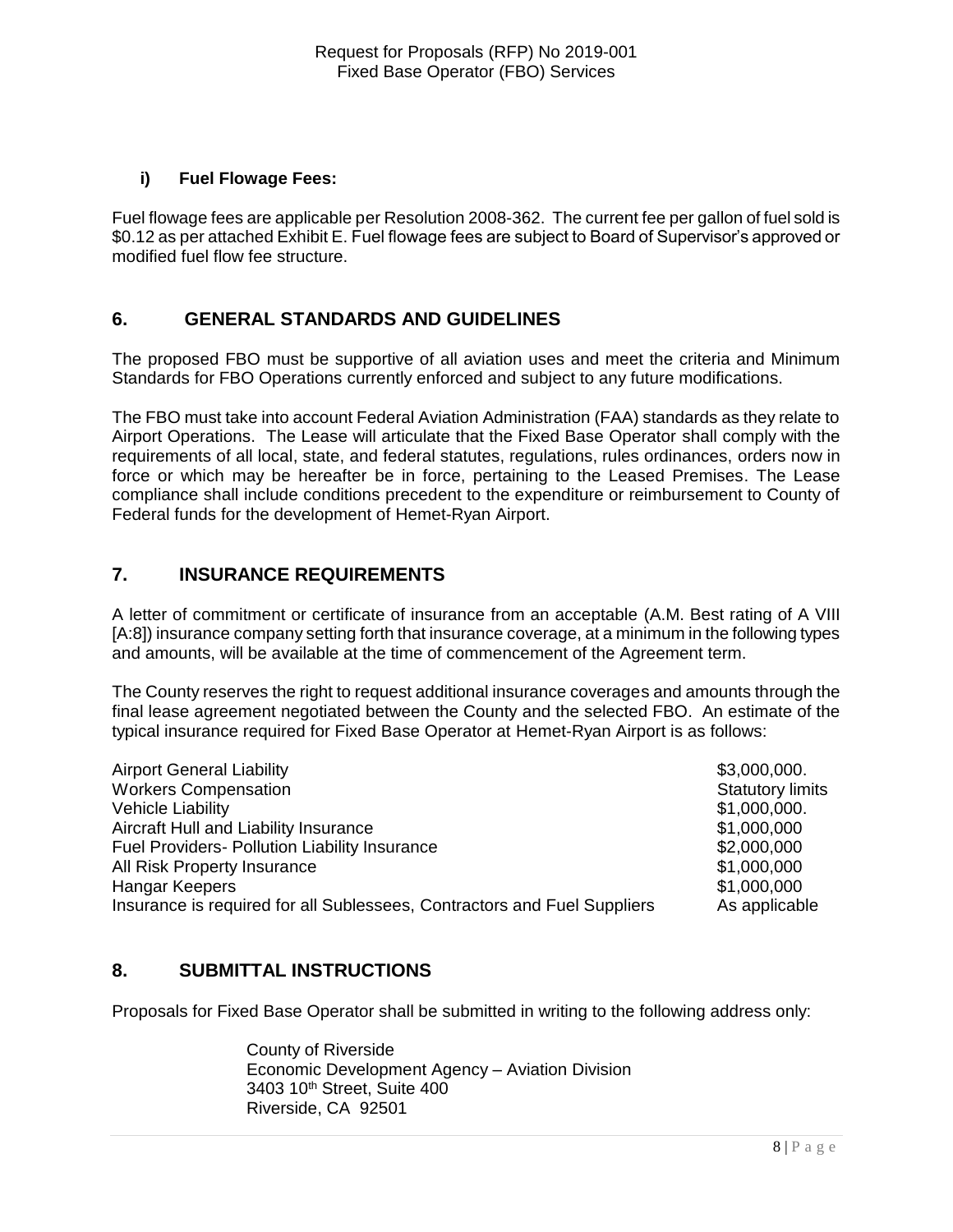The County will receive Proposals until 5:00pm on May 30, 2019

Prospective operators should submit one (1) original and three (3) copies of the written proposal, each clearly marked as such. The Proposal shall be submitted in a sealed envelope package and clearly marked.

The County will not accept fax, telephone or telegraphic information. Postmarks will not be accepted. The deadline is absolute and any Proposal received after the due date and time will not be accepted or considered.

# **9. PROPOSAL ORGANIZATION AND FORMAT**

In order to expedite and to maintain consistency in the evaluation process, each Proposal shall be organized in accordance with this section. Proposals that do not follow the specific format outlined below, or that fail to provide the required documentation may receive lower scores, or be disqualified if found to be non-responsive. In the event of any conflict between any of the Proposal documents, resolution thereof shall be at the County's sole and subjective discretion. Proposals shall, at a minimum, include the following information.

Cover Letter

Include a cover letter identifying the operator's company/entity status and the proposal package being submitted. Include other important general information deemed significant enough to be highlighted. The letter shall provide the name, address, telephone number, and e-mail address of the individual authorized to contractually bind the company/entity.

Executive Summary

Include a summary containing highlight of the proposal approach, describing how the operation would be organized and how the operator will ensure responsiveness to County and FAA requirements as well as airport user needs.

**•** Business Entity Description

Provide a statement of the operator's corporate status, type of legal entity and the names of its principal officers including Chief Executive Officer and Chief Financial Officer or Treasurer and include percentage interest if applicable. If the respondent is a corporation, provide a certification from the Secretary of State indicating the complete legal name of the corporation and the date of incorporation. Respondents should also provide a brief history of the entity (corporation, partnership, etc.), and a detailed description of its experience in providing aviation related services.

Contact Information

Name, title, address, and telephone number of the operator's designated contact person for communication pertaining to this proposal.

Business Plan

Please include:

- $\Box$  Services proposed to be offered
- $\Box$  Operator's proposed business plan
- $\Box$  Your minimum operating standards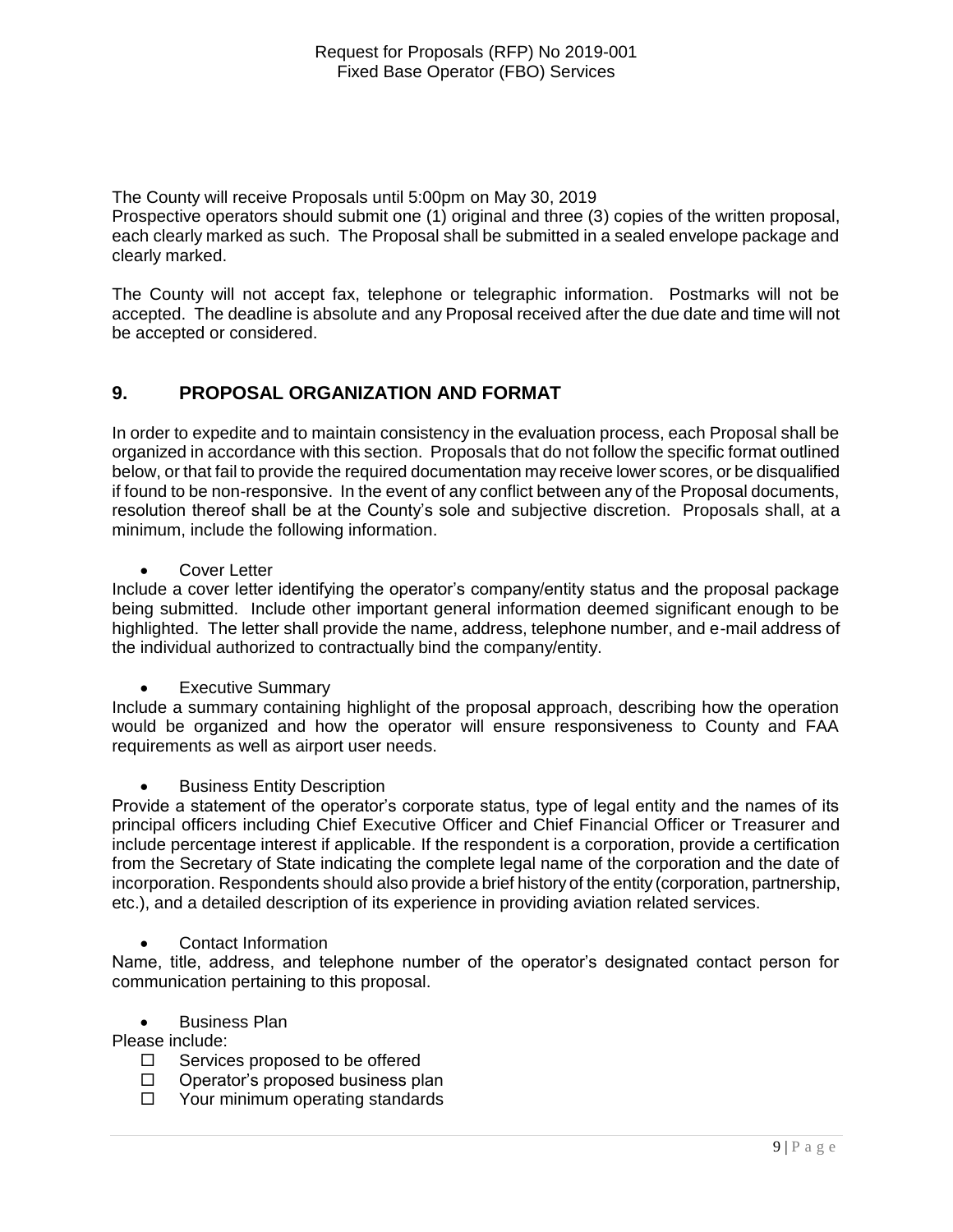- $\Box$  A list of all the operator's employees that includes position titles
- $\Box$  A list of the key personnel assignments and responsibilities
- $\Box$  A copy of current permits and/or licenses
- $\Box$  An estimated time for commencement of business operations
- $\Box$  The proposed rents and fees to be paid
- $\Box$  Any construction or improvements proposed
- $\Box$  The existing and/or proposed marketing plan
- $\Box$  Any subleasing plan
- $\Box$  Lease term and options proposed
- $\Box$  A list of all vehicles in the operator's fleet which will or may be used in meeting the obligations under an agreement with the County
- $\Box$  A full and detailed presentation of the operator's experience in operating an FBO and mobile Jet A fuel facility
- $\Box$  Specific description of any relevant experience with public agencies.
- Financial Data

In a separate attached envelope include copies of financial statements for the company/entity that is to perform the services outlined in the resulting Lease Agreement for the most recent two years. Financial statement should include a balance sheet and an income statement including profit and loss statement with net worth present and pro-forma business projections for the future. It is understood that the financing of the services and equipment will be the sole responsibility of the operator. The operator is expected to demonstrate that it can provide the required financing from either (1) internally generated funds, or (2) commitments form external sources. In the event funds are to be borrowed to finance a portion of the total investment, the Proposal should include Letters of Intent from a bank or other lending institution. Please provide amount of initial capital investment. All requested financial data and proof of financing should be of national origin. Use form included in Exhibit D for credit references for the respondent and participants.

Indicate if the respondent has been involved in any litigation or other disputes that have the potential to result in a financial settlement or judgment having a material adverse effect on the respondent's ability to complete the plan of operation. Indicate whether or not the respondent has ever filed for bankruptcy or had operations foreclosed upon.

This financial information shall remain confidential to EDA staff only for the purposes of determining the financial viability of the respondent.

# **10. OPERATOR QUALIFICATION**

Describe the respondent's experience in operating similar aviation FBO's. Include experience in business and aviation fields and any specialized certificates or licenses held.

# **11. REQUIRED FORMS**

The following forms must be completed in full and submitted with the proposal: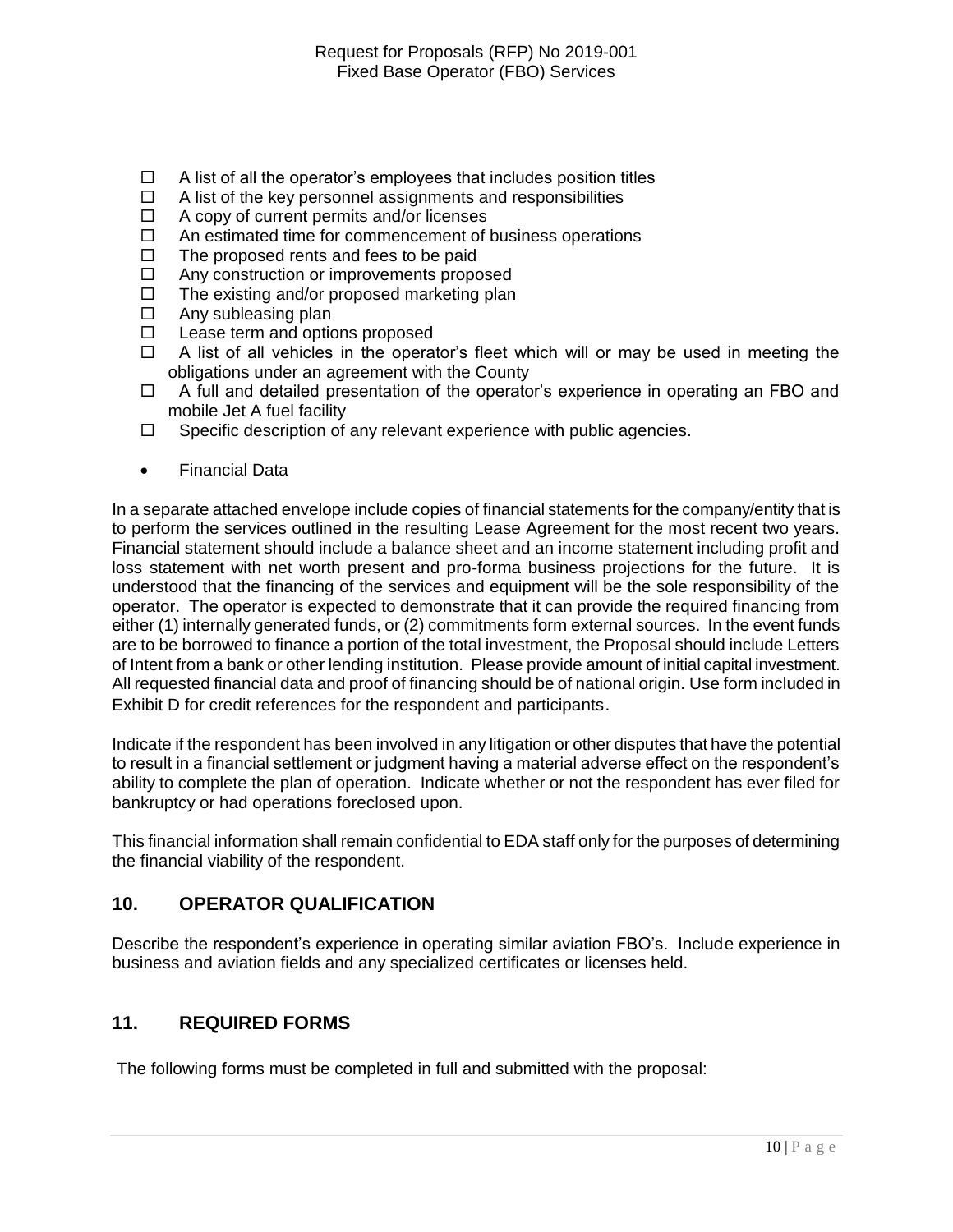- 1. **General Authorization and Financial References List**, which authorize County to access financial information pertinent to the respondent's proposal;
- 2. **Respondent Certification**, which certifies that the respondent has certain specific capabilities and that the proposal accurately represents those capabilities.
- 3. **Non-Collusion Affidavit**

**The forms are attached hereto as Exhibit D1-D3.**

#### **12. PRE-PROPOSAL MEETING**

A pre-proposal meeting to discuss the proposal process can be scheduled on an as-needed basis. Please contact Michelle Moore at 951-955-9722 or [mlmoore@rivco.org](mailto:mlmoore@rivco.org) to schedule a meeting.

#### **13. DEADLINE**

All responses to this RFP are to be submitted to the Economic Development Agency, Aviation Division, 3403 10<sup>th</sup> Street, Suite 400, Riverside, CA 92501, to the attention of Liliana Valle and must be received by County **no later than 5:00 PM Monday, May 30, 2019**.

#### **14. SELECTION CRITERIA**

The County intends to select an FBO based on a "Best Value" basis. As such the County will consider factors other than just the cost in making the award decision. In evaluating the proposal under these criteria the combined experience and resources of all principals as well as the business and development plan will be considered. County will evaluate all requested information submitted.

The written proposals will be evaluated and scored based upon the following proposal criteria:

|               |                                                         | <b>Minimum</b>  | <b>Factor Description</b>                                                                                                                                                                                                                                                                                                     |
|---------------|---------------------------------------------------------|-----------------|-------------------------------------------------------------------------------------------------------------------------------------------------------------------------------------------------------------------------------------------------------------------------------------------------------------------------------|
|               |                                                         | Points          |                                                                                                                                                                                                                                                                                                                               |
|               | Qualifications<br>(Experience<br>and<br>knowledge)      | 25              | Aviation Fixed Base Operations Experience, Management,<br>and Capacity shall be reviewed and evaluated. The previous<br>experience will be evaluated as it reflects the Proposer's<br>demonstrated ability to successfully carryout and maintain an<br>operation of this type, size, and complexity in an efficient<br>manner |
| $\mathcal{P}$ | <b>Services</b><br>Proposed and<br><b>Business Plan</b> | 20 <sub>1</sub> | The overall quality and depth of proposed services to the<br>Hemet-Ryan Airport and general aviation customers will be<br>evaluated pursuant to the Airport Minimum Standards and the<br>needs of the local aviation and airport business customers.                                                                          |
| 3             | Development<br>and<br>Investment in<br>Airport          | <b>20</b>       | Business and Development plans will be evaluated to<br>determine the project's positive long term impact on the<br>Hemet-Ryan Airport, general aviation, and the neighboring<br>communities.                                                                                                                                  |
| 4             | Fee Schedule                                            | 15              | Proposed rates, fees and concessions shall be viewed as to                                                                                                                                                                                                                                                                    |

#### **EVALUATION POINTS:**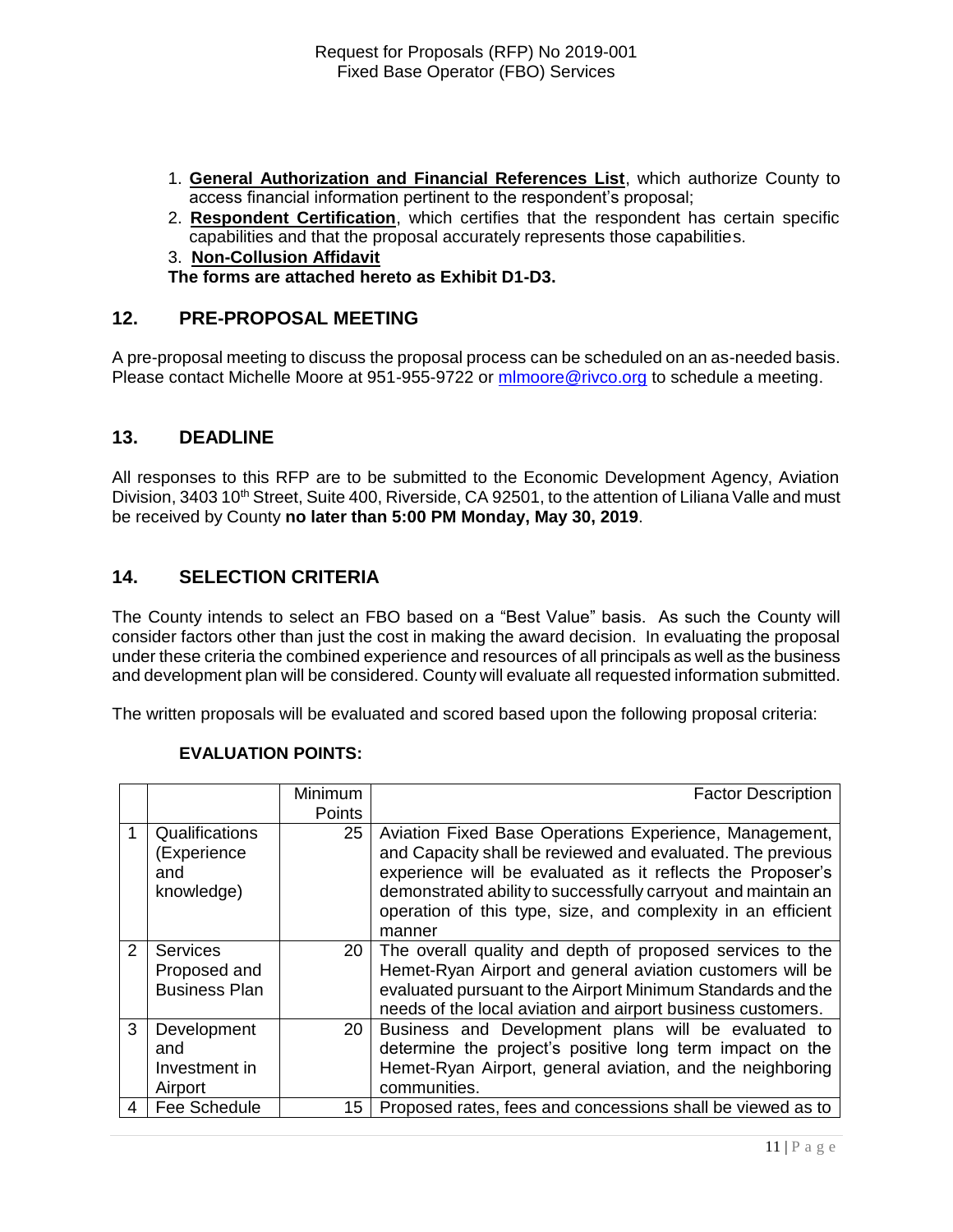|   |                                                  |     | be fair and reasonable and consistent within the aviation<br>industry.                                                                                                                                                                                                                                                          |
|---|--------------------------------------------------|-----|---------------------------------------------------------------------------------------------------------------------------------------------------------------------------------------------------------------------------------------------------------------------------------------------------------------------------------|
| 5 | Financial<br>Ability and<br>Credit<br>Worthiness |     | 20 Evidence of Proposer's financial capacity to deliver the<br>proposed project improvements and business plans will be<br>evaluated as demonstrated by current availability of capital<br>and by past financial performance. County will evaluate,<br>financial statement, assets, credit history and business<br>performance. |
|   |                                                  | 100 |                                                                                                                                                                                                                                                                                                                                 |

The evaluation committee consisting of the Aviation Division's management and EDA department associates will rank the proposals and submit their recommendation to County management (Assistant County Executive Officer EDA). After reviewing the recommendations of the selection team, County management will make a selection of the best proposal and reject all offers as unsatisfactory. The County will then begin negotiations with the selected FBO which will be subject to mutual agreement of the necessary agreements and then subject to approval by the Board of Supervisors of Riverside County.

Evaluation Method shall include:

#### **a) Initial Evaluation**

Each Proposal received shall first be evaluated for responsiveness (meets the minimum requirements).

#### **b) Evaluation**

The County anticipates that it may select a minimum of a four-person committee to evaluate each of the responsive "hard copy" proposals submitted in response to this RFP. PLEASE NOTE: No Proposer shall be informed at any time during or after the RFP process as to the identity of any evaluation committee member. If, by chance, a Proposer does become aware of the identity of such person(s), he/she SHALL NOT make any attempt to contact or discuss with such person anything related to this RFP. The designated contact person is the only person at the County the Proposers shall contact pertaining to this RFP. Failure to abide by this requirement may (and most likely will) cause such Proposer(s) to be eliminated from consideration for award of FBO.

The evaluation committee shall evaluate the responsive proposals submitted and award points according to the Evaluation Points chart above.

#### **c) Potential "Competitive Range" or Best and Finals" Negotiations.**

The County reserves the right to conduct a "Best and Finals" negotiation at their sole discretion. Such "Best and Final's negotiation, which may include oral interviews with all firms deemed to be in the competitive range. Any firm deemed not to be in the competitive range shall be notified of such in writing by the County in a timely manner. In this case, with no longer than 10 days after the beginning of such negotiation with the firms deemed to be in the competitive range.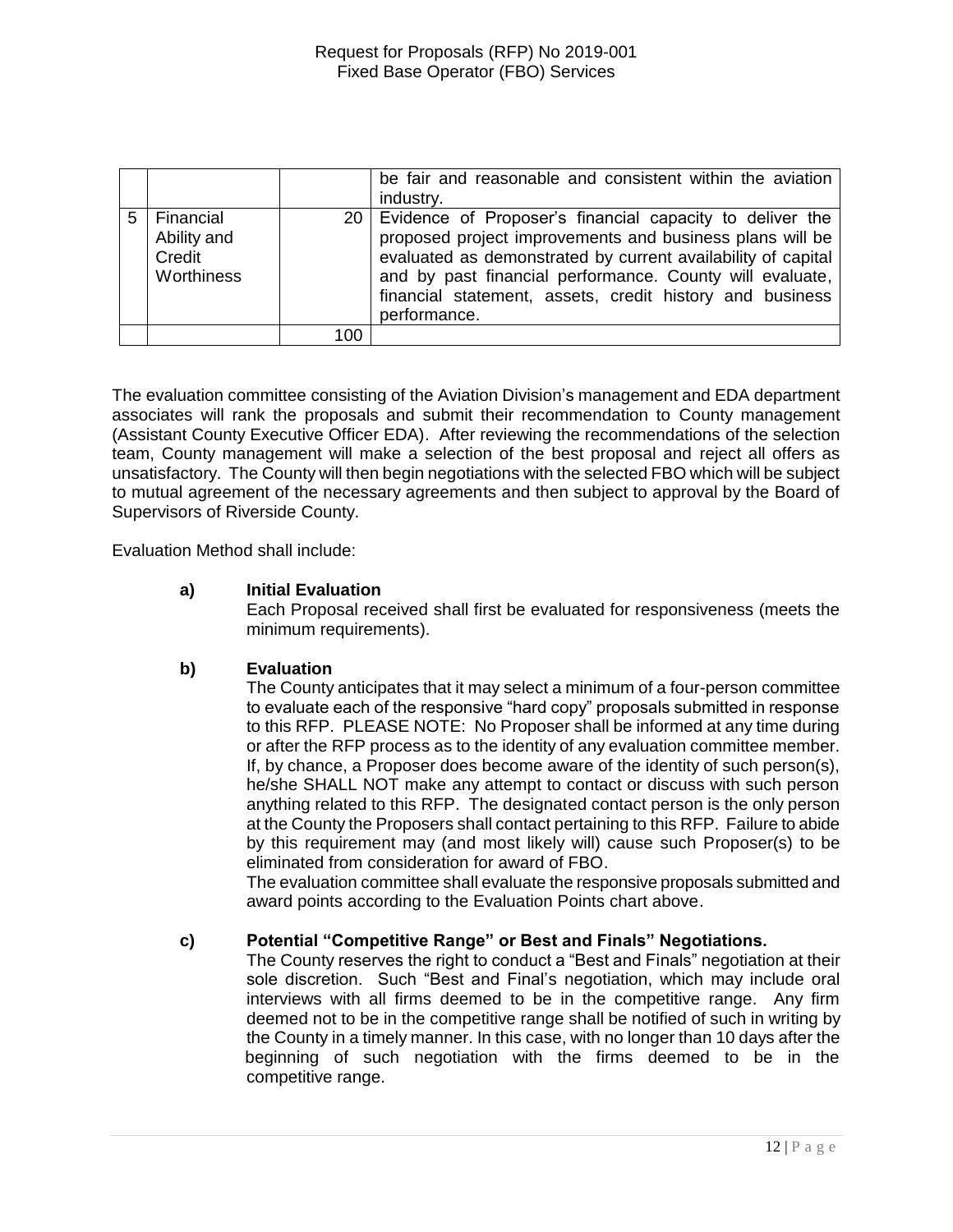Determination of Award:

Typically the subjective points awarded by the evaluation committee will be summarized and forwarded to the County Assistant Director of Aviation and Assistant County Executive Officer ECD, along with the County Airport Manager comments for review and final selection.

Contract Award Procedure:

If a contract is awarded pursuant to the RFP, the following detailed procedures will be followed:

By completing, executing and submitting the Respondent Certification D-2, attached hereto and incorporated by this reference, the "Proposer is thereby agreeing to abide by all terms and conditions pertaining to this RFP as issued by the County.

All persons having familial (including in-laws) and/or employment relationships (past or current) with principals and/or employees of a Proposer entity will be excluded from participation on the evaluation committee. Similarly, all persons having ownership interest in and/or contract with a Proposer entity will be excluded from participation on the evaluation committee.

Any agreement negotiated by the County is subject to approval by the Board of Supervisors for the County of Riverside in their sole and absolute discretion.

By responding to the RFP and submitting a proposal, the successful Proposer acknowledges and agrees that the FBO and the County will only execute agreements prepared by County which are substantially approved as to form and substance by County and County Counsel.

# **15. DISCLAIMERS AND RESERVATION OF RIGHTS**

- **a. Right to Reject, Waive, or Terminate the RFP.** The County reserves the right to reject any or all proposals, to waive any informality in the RFP process, and/or to terminate the RFP process at any time, in County's sole and absolute discretion, if deemed by the County to be in its best interests. In no event shall County have any liability for a cancellation. The Proposer assumes the sole risk and responsibility for all expenses connected with the preparation of its proposal.
- **b. Right to Not Award.** The County reserves the right not to award a contract pursuant to this RFP.
- **c. Right to Determine Time and Location.** The County reserves the right to determine the days, hours, locations that the successful Proposer(s) shall provide the services called for in this RFP.
- **d. Right to Determine Financial Responsibility and Viability.** The County reserves the right to require of Proposer information regarding financial responsibility and viability or such other information as the County determines is necessary to ascertain whether a proposal is in fact the most responsive and responsible proposal submitted.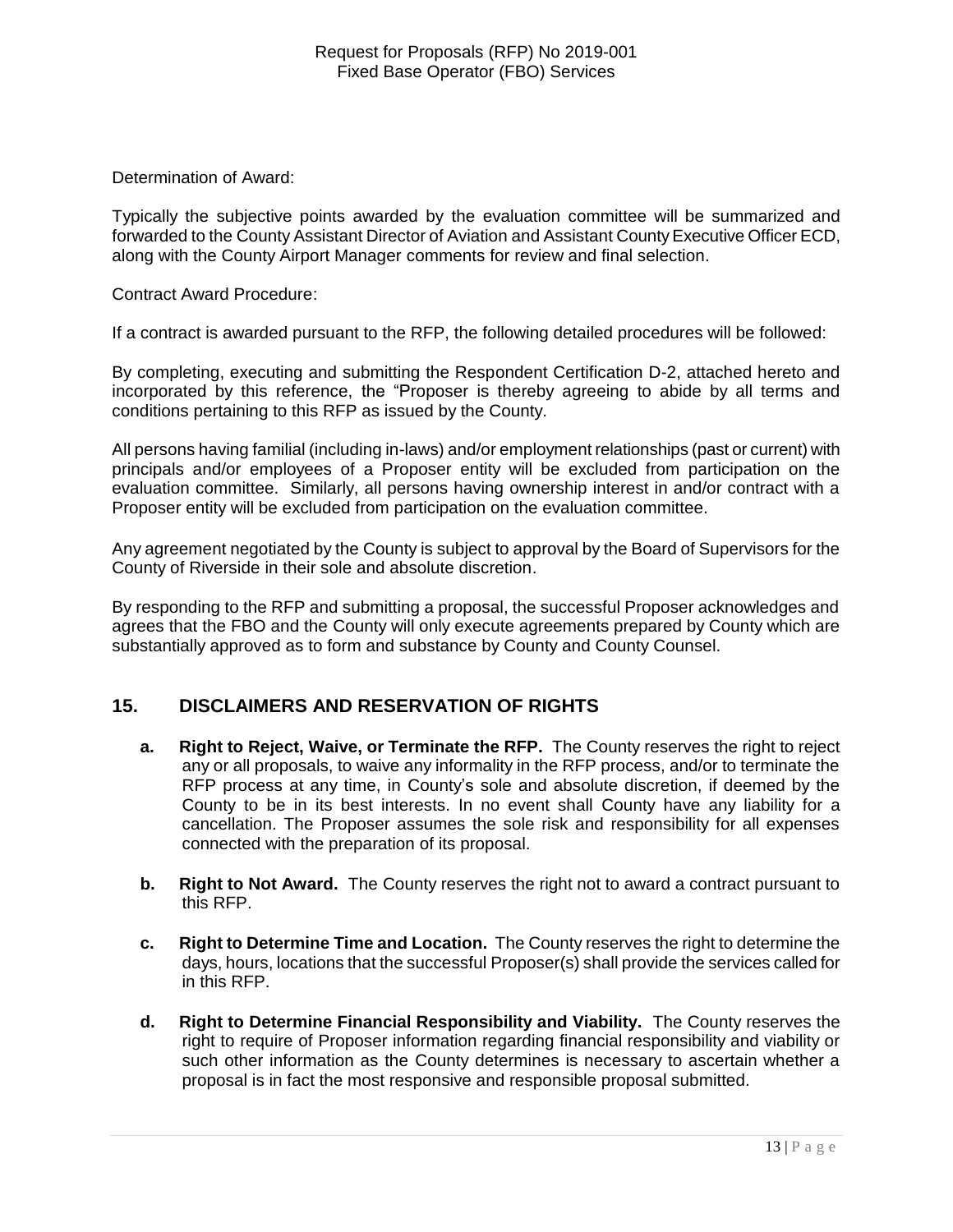- **e. Right to Add Terms and Conditions.** The County reserves the right to add terms and conditions to the RFP and any necessary Agreements.
- **f. Right to Retain Written Proposals.** The County reserves the right to retain all written proposals submitted to County by all Proposers in response to this RFP. The County may permit the withdrawal of proposals when requested in writing by the Proposer and such request is approved in writing by the Airport Manager in their sole and absolute discretion.
- **g. Right to Negotiate Fees.** The County reserves the right to negotiate the fees proposed by the successful Proposer.
- **h. Right to Reject Any Proposal.** The County reserves the right to reject and not consider any proposal that does not meet the requirements of this RFP, including but not limited to incomplete proposals and/or proposals offering alternate or non-requested services.
- **i. No Obligation to Compensate.** The County shall have no obligation to compensate any Proposer for any costs incurred in responding to this RFP, including travel.
- **j. Right to Prohibit.** The County shall reserve the right to at any time during the RFP or contract process to prohibit any further participation by a Proposer or reject any proposal submitted that does not conform to any of the requirements detailed herein. By submitting a proposal, each prospective Proposer is thereby agreeing to abide by all terms and conditions listed within this document and further agrees that he/she will inform the County in writing within five (5) days of the discovery of any item listed herein, or of any item that is issued thereafter by the County that he/she feels needs to be addressed. Failure to abide by this time frame shall relieve the County, but not the prospective Proposer of any responsibility pertaining to such issue.
- **k. Public Disclosure of Proposal Documents.** To the extent required by law, documents submitted in connection with this RFP may be subject to disclosure pursuant to the California Public Records Act.
- **l. Right to Terminate Negotiations.** The County reserves the right to terminate negotiations at any time during the RFP process or in the negotiation of any necessary agreements. County in its sole and absolute discretion and for any reason or purpose may terminate this process by providing notice in writing to a selected FBO of such termination of negotiations. The County shall have no obligation to compensate a selected FBO for any costs incurred in responding to this RFP and including travel.

The information presented in this RFP is the best available to the County. No representation is made as to its completeness or accuracy. It is expected that the FBO operator will perform any required investigations regarding their proposal, at their own cost and risk.

The information provided in the RFP, including without limitation regarding contamination and seismic issues, is to assist respondents with information that the County has assembled as of this preliminary stage in the process. Any respondent that is selected will be expected to conduct its own due diligence regarding these matters prior to commencement of its FBO operation and at its